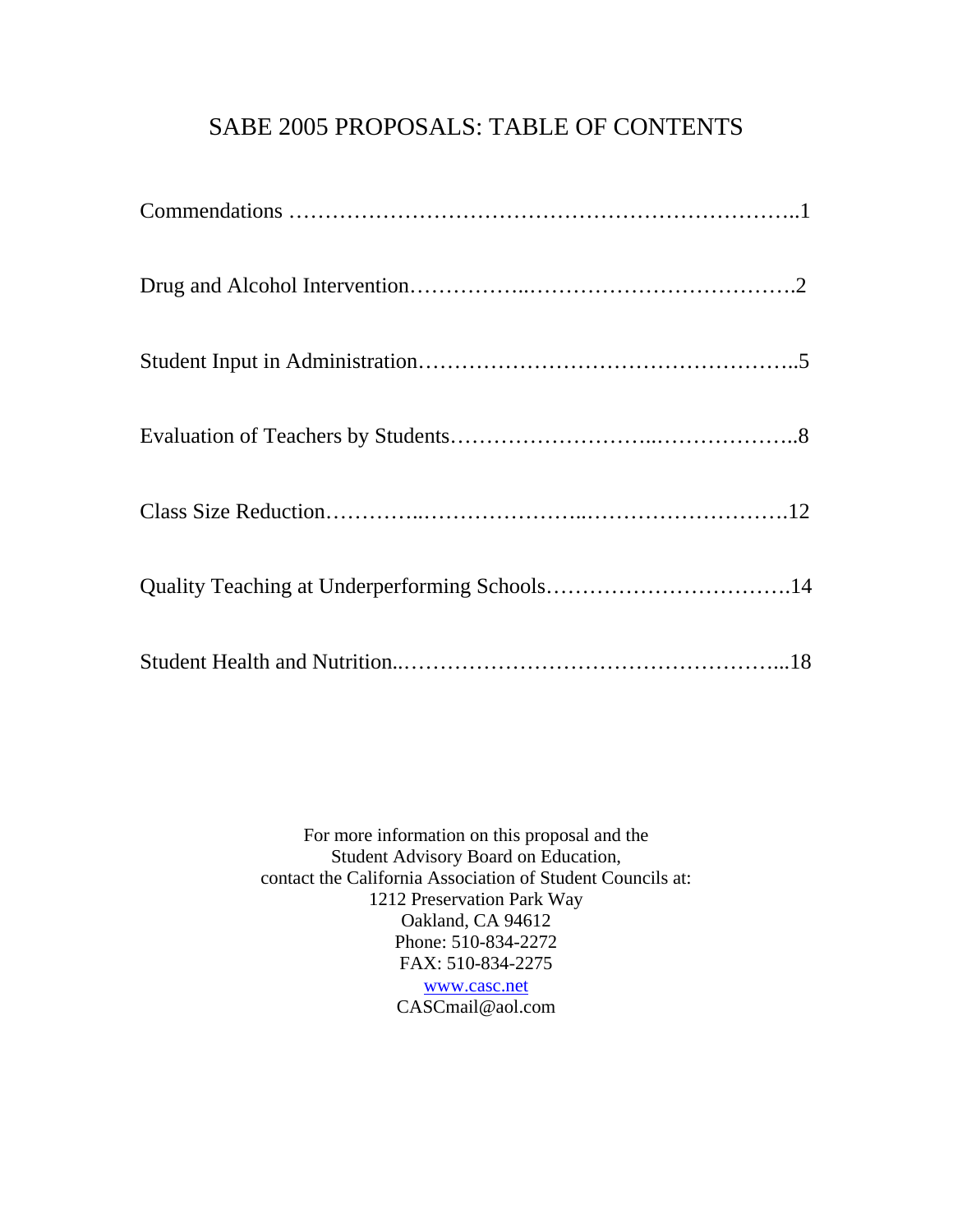# COMMENDATIONS

The Student Advisory Board on Education, a program of the California Association of Student Councils, would like to extend the following commendations:

The Student Advisory Board on Education commends the Honorable Jack O'Connell, California State Superintendent of Public Education, for his time and commitment to encouraging the voice of the students of California.

The Student Advisory Board on Education commends the California State Board of Education for pursuing a relationship with students to help education in California progress towards positive change.

The Student Advisory Board on Education commends Rebecca Parker, the Education Program Consultant of the State Board of Education, for her invaluable knowledge as well as her desire to promote students into influential positions.

The Student Advisory Board on Education commends Paul Gardner III, the Student Board Member of the California State Board of Education, for his hard work and determination to give students an influential voice by representing the students of California.

# OTHER TOPICS OF CONCERN

Although the 2005 Student Advisory Board on Education focused on the topics included in this proposal, the following topics were also of major concern:

- School facilities
- Standards for higher Advanced Placement (AP) class teachers
- College preparedness in high school
- Availability of technology
- Student rights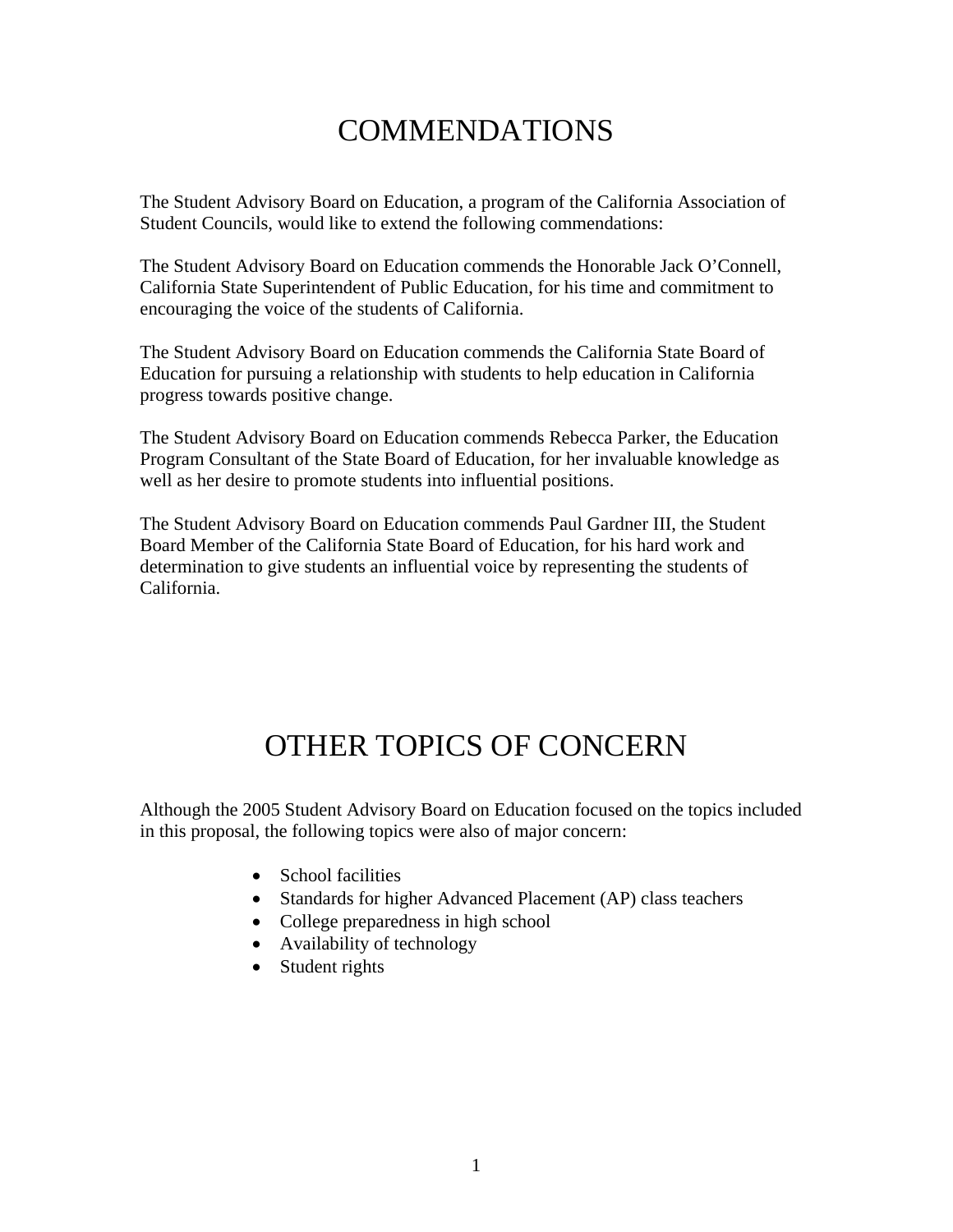Issue # 1

### Wednesday, November 9, 2005 AGENDA

#### Topic: **Drug and Alcohol Intervention**

Speaker: Jialu Chen, Oxford Academy

Writer: Julie Mills, Half Moon Bay High

Group Members: Olga Beltsar, Amador Valley High; Jialu Chen, Oxford Academy; Andrew Estep, Serrano High; Felicia Freitas, San Benito High; Emmalena Illia, Lower Lake High; Julie Mills, Half Moon Bay High; Clinton Rodriguez, Rancho San Justo High; Bina Santos, Notre Dame High

### **I. RECOMMENDATION**

The Student Advisory Board on Education, a program of the California Association of Student Councils, recommends that the State Board of Education implement a drug and alcohol intervention program that addresses students' underlying personal problems for drug and alcohol abuse.

### **II. SUMMARY OF PREVIOUS STATE BOARD OF EDUCATION DISCUSSION AND ACTION**

#### **A. Previous Student Advisory Board on Education Discussion and Action:**

• This is the first year that the Student Advisory Board on Education has addressed this issue.

#### **B. Present Pertinent Regulations and Policy:**

- 2001—Federal No Child Left Behind Act, Title IV provided funding to local education agencies to prevent violence in and around schools; to prevent the illegal use of alcohol, tobacco and drugs; and to foster a safe and drug-free learning environment
- Education Code Section 51260-51269—Regulations regarding education instruction of the effects of the use of tobacco, alcohol, narcotics, and other dangerous drugs
- 1998—Proposition 99 increased the tax on each pack of cigarettes with funds being appropriated for tobacco-use education in schools

### **III. SUMMARY OF KEY ISSUES**

The current issues with intervention programs are that they do not address specific problems of students addicted to drugs and alcohol. Drug and alcohol prevention programs implemented in schools present a "no going back" attitude that makes overcoming addiction seemingly impossible. This attitude generates unsuccessful prevention programs because the shock factor is unrealistic and losses affect over time. Therefore, both prevention *and* intervention programs are needed to solve the problem of drug and alcohol abuse. Current programs are too heavily focused on prevention, and intervention programs seem non-existent.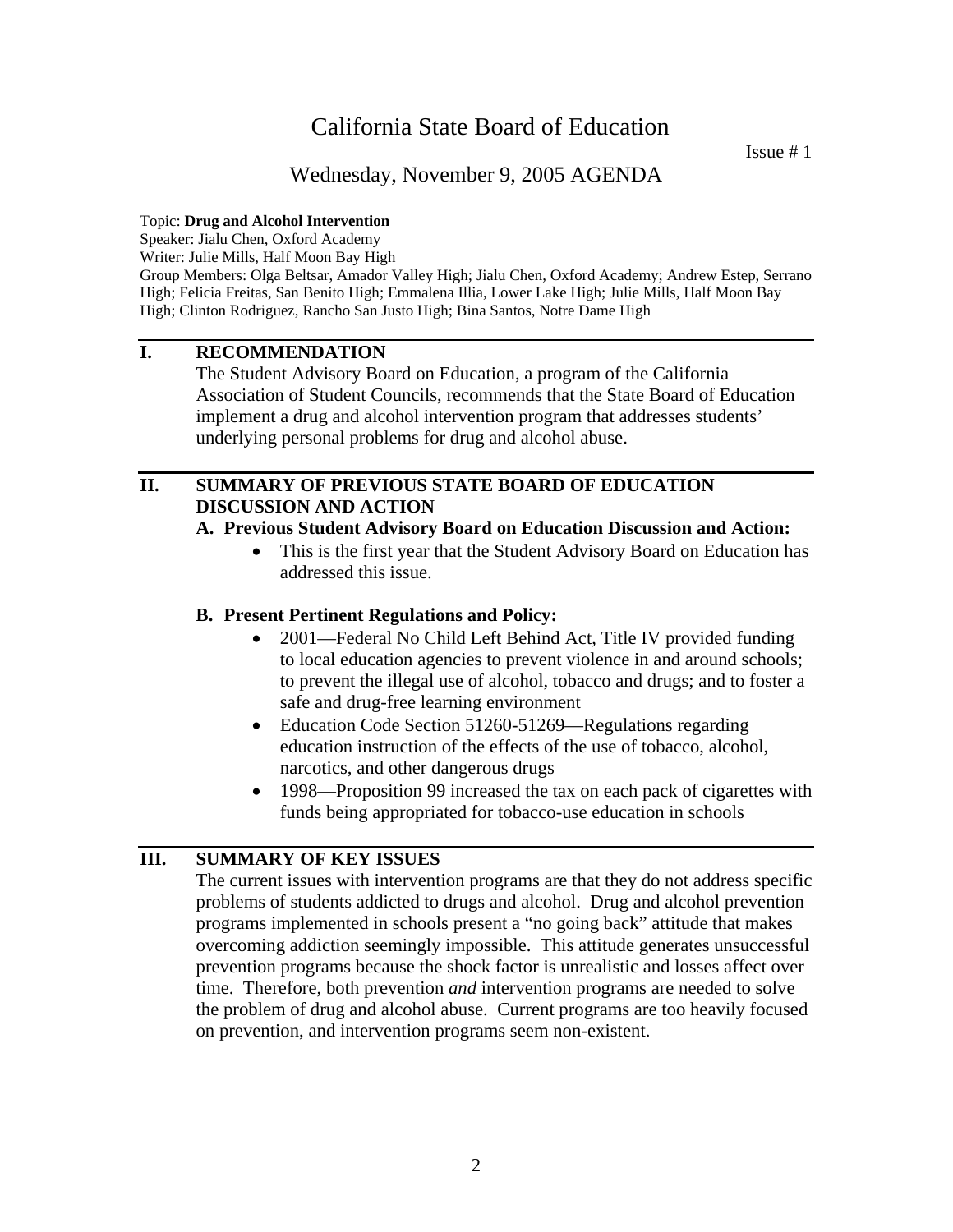### **IV. FISCAL ANALYSIS**

The cost of this program will be minimal due to Title IV of the No Child Left Behind federal funding availability. Furthermore, the state will spend less on academic remediation for addicted students. This program not only benefits the state but also helps the economy. Students previously addicted to drugs and alcohol may be more likely to hold jobs and have less health complications; this will decrease the number of people in social services. This program is not only beneficial to the students of California but to the financial well being of both individuals and the state as a whole.

## **V. BACKGROUND INFORMATION A. CRITERIA FOR IMPLEMENTATION**

This program will utilize the community in order to address individual and school-wide needs. The school environment provides a forum for the program and gives it a sense of community support. Trained counselors will oversee the program, which will be run by college-aged students; learning from mentors closer to their own age will ensure effectiveness. This program offers the students hope that they can recover. To implement this program, the State Board of Education must create an intervention program with drug and alcohol curriculum. This program must include the following criteria:

- Collect curriculum from rehabilitation programs with the highest recovered addict turnout rates. The rehabilitation curriculum gives students the selfesteem to say no to drugs and alcohol and change their lifestyle choices. This program also addresses the personal problems that caused students to use drugs and alcohol.
- Hire trained counselors to address alcohol and drug abuse in each school.
- Publicize drug awareness programs within schools. These programs should reflect participants in a positive light, congratulating them for attempting to improve their lives.

### **B. FIELD INVOLVEMENT**

- Students should create a proposal for the district board, the superintendent, school administration and counselors to start intervention programs in schools.
- Students should start intervention clubs in schools that mentor students addicted to drugs and alcohol.

### **C. ALTERNATIVES**

We also suggest the following alternatives to our original recommendation:

- Ensure that student athletes, who are sometimes considered to be role models to students, are drug free.
- Establish Friday night activity clubs at schools to provide alternative activities for high school students.
- Establish Alcoholics Anonymous and Narcotics Anonymous clubs in schools.
- Create a program in which students act out real drug and alcohol recovery stories in order to show people that they can turn their lives around.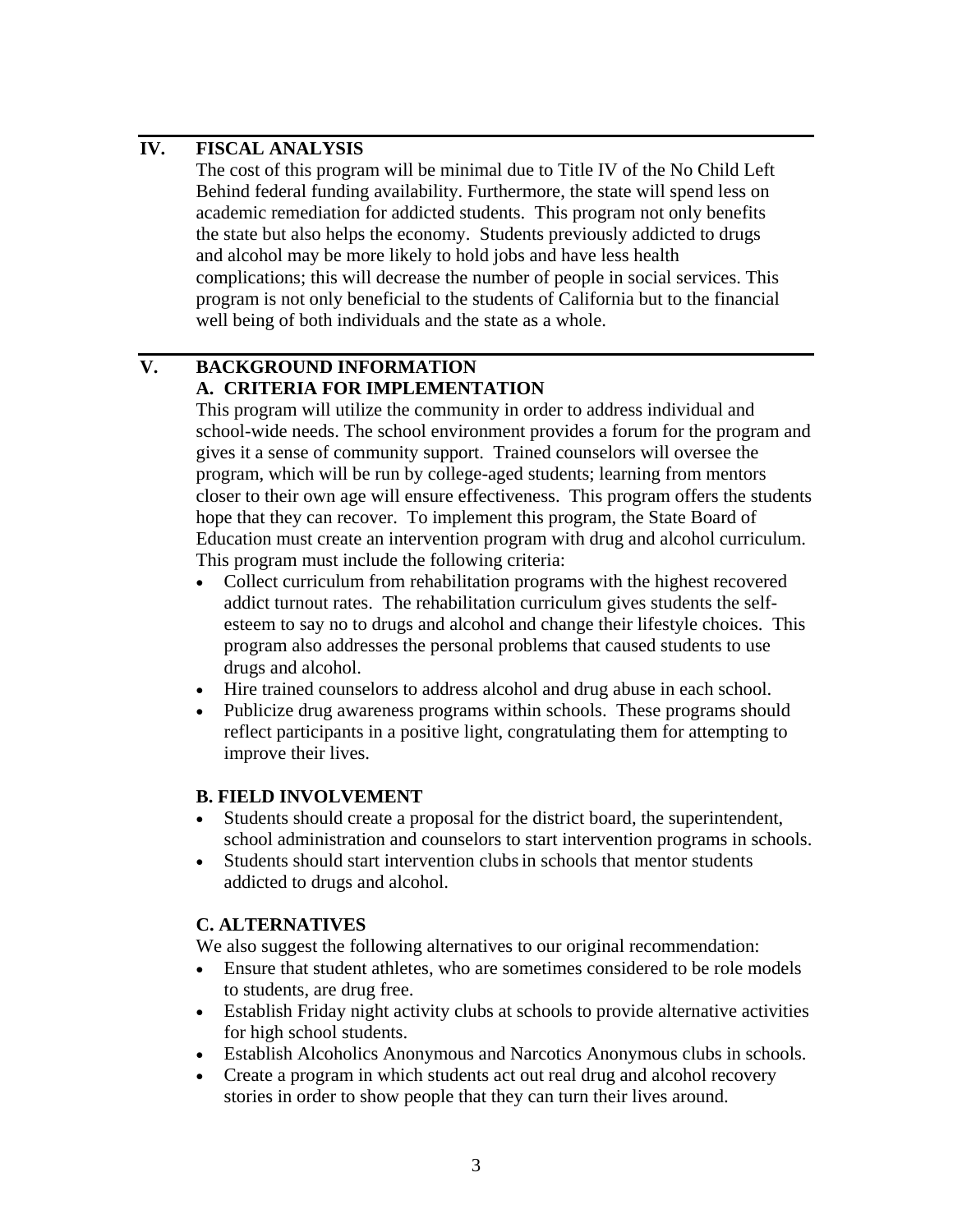#### **D. RATIONLE**

Our intervention program addresses case-specific problems and fosters a supportive attitude that helps students recognize their full potential in overcoming addiction. Allowing students to identify this will greatly impact their lives, ending the acceptability of drug and alcohol abuse amongst middle and high school students. Due to the absence of drugs and alcohol, students' involvement in extracurricular activities and participation within the classroom will increase. Furthermore, students will be interested and motivated inside and outside the classroom resulting in the decrease in absences and the escalation in the number of high school graduates. This is an effective program because it focuses on resolving each person's addiction to drugs and alcohol in order to create a better society. The new intervention program will have positive impact on California education and start a ripple effect against addiction across the nation.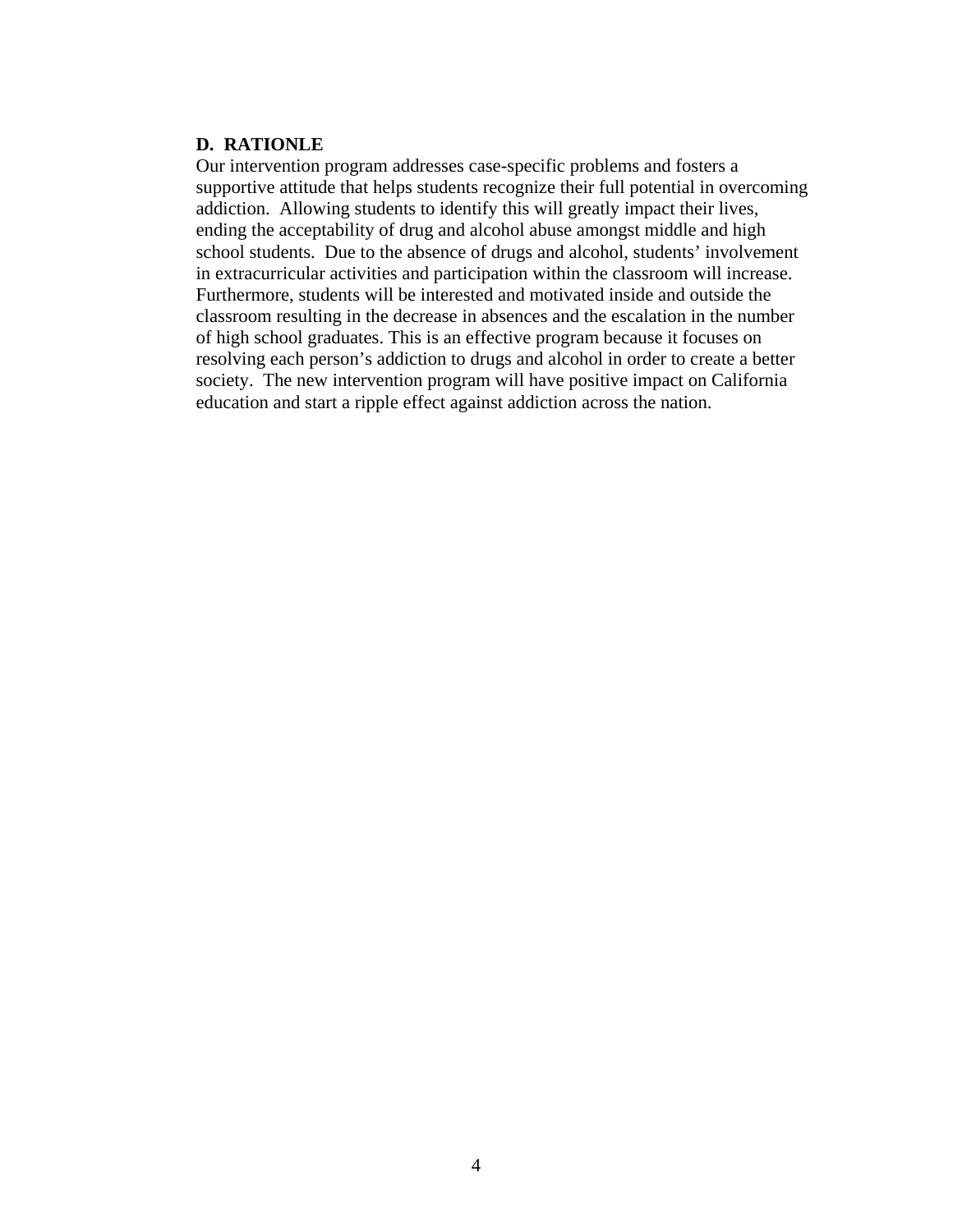Issue  $# 2$ 

### Wednesday, November 9, 2005 AGENDA

#### Topic: **Student Input in Administration**

Speaker: Anthony Mercurio, San Mateo High

Writer: Mandy Carrillo, Sacramento New Technology High

Group Members: Stephanie Bemboom, Serrano High; Tiffany Bustos, San Benito High; Maria Calvillo, Dana Middle; Mandy Carrillo, Sacramento New Tech High Suzanne Grocha-O'Neill, San Benito High; Noah LaMoyne, Pioneer High; Nicole Landini, Willows High; Anthony Mercurio, San Mateo High; Zach Noyer, Silverado High; Paige Rothe, E.V. Cain Middle

### **I. RECOMMENDATION**

The Student Advisory Board on Education, a program of the California Association of Student Councils, recommends that the State Board of Education encourages every district board of education to have a student board member with preferential voting.

### **II. SUMMARY OF PREVIOUS STATE BOARD OF EDUCATION DISCUSSION AND ACTION**

#### **A. Previous Student Advisory Board on Education Discussion and Action:**

- 1969—SABE proposal recommended for there to be student representation on local district boards
- 1974—SABE proposal recommended for there to be student participation on local boards of education
- 1988—SABE proposal recommended for there to be student representation on district committees
- 2003—SABE proposal encouraged addition of student board member on all school districts
- 2004—CASC drafted and sponsored Assembly Bill 1897 (Reyes) which mandated that all governing school boards have a student board member with preferential voting rights. Bill was vetoed

#### **B. Present Pertinent Regulations and Policy:**

• California Education Code, Section 35012(d) regarding Student Board Member on governing boards of school districts

#### **III. SUMMARY OF KEY ISSUES**

Not having a district student board member creates issues that need to be addressed. The following problems contribute to the lack of student input in school administration:

- There is a lack of regular and systematic communication between students and administration.
- Students' collective voice is placed lower on the administration's priority list
- Students lack the structural opportunities for providing feedback.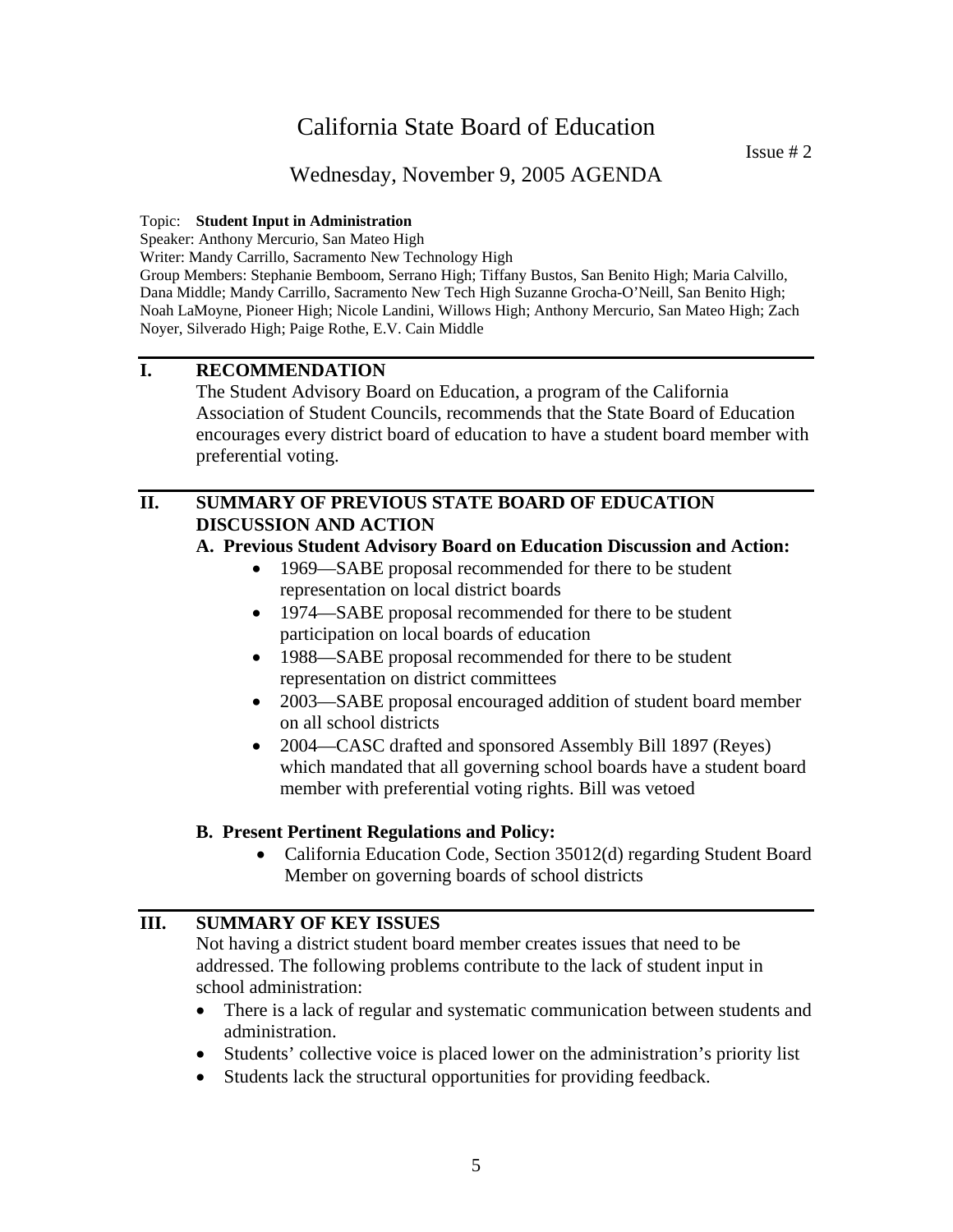### **IV. FISCAL ANALYSIS**

The inclusion of a student member on each district board of education creates many benefits that far out way the minimal costs that the districts incur. The minimal costs generally consist of the paper and supplies needed for an additional board member. The student board member will make gathering student opinion easier because they will be directly providing it to the district board of education and administration. This in turn will make board procedures more efficient and cost-effective due to less time and money being spent on trying to understand the needs of the students.

## **V. BACKGROUND INFORMATION A. CRITERIA FOR IMPLEMENTATION**

The State Board of Education should provide the proper notification to all district superintendents and boards of education pertaining to the creation of the student board member position. In order to do so effectively the State Board of Education should:

- Ensure that the district student board member is supplied with adequate and equal materials as other board members.
- Ensure that the districts have adequate publicity for the student board member position
- Ensure that there are guidelines and training for the district student board member.
- Ensure the district student board member's have access to information about district and state education.
- Ensure that there is a structure of communication between the state student board member and district student board members so that they can collaborate. This would also enable that the state student board member to adequately represent all students.

### **B. FIELD INVOLVEMENT**

Districts must be involved with implementing this proposal on the local level:

- Each school district must adopt the student board member with preferential voting rights policy into their bylaws.
- Each school district must create the process of implementing the student board member position.
- Each student board member must create a process to collect student opinions within their district.

### **C. ALTERNATIVES**

The State Board of Education may wish to consider the following as alternatives or supplements to the main recommendation:

- A mandatory time in district board of education meetings for student representatives' opinions to be heard.
- A statewide survey to analyze student views of their administration.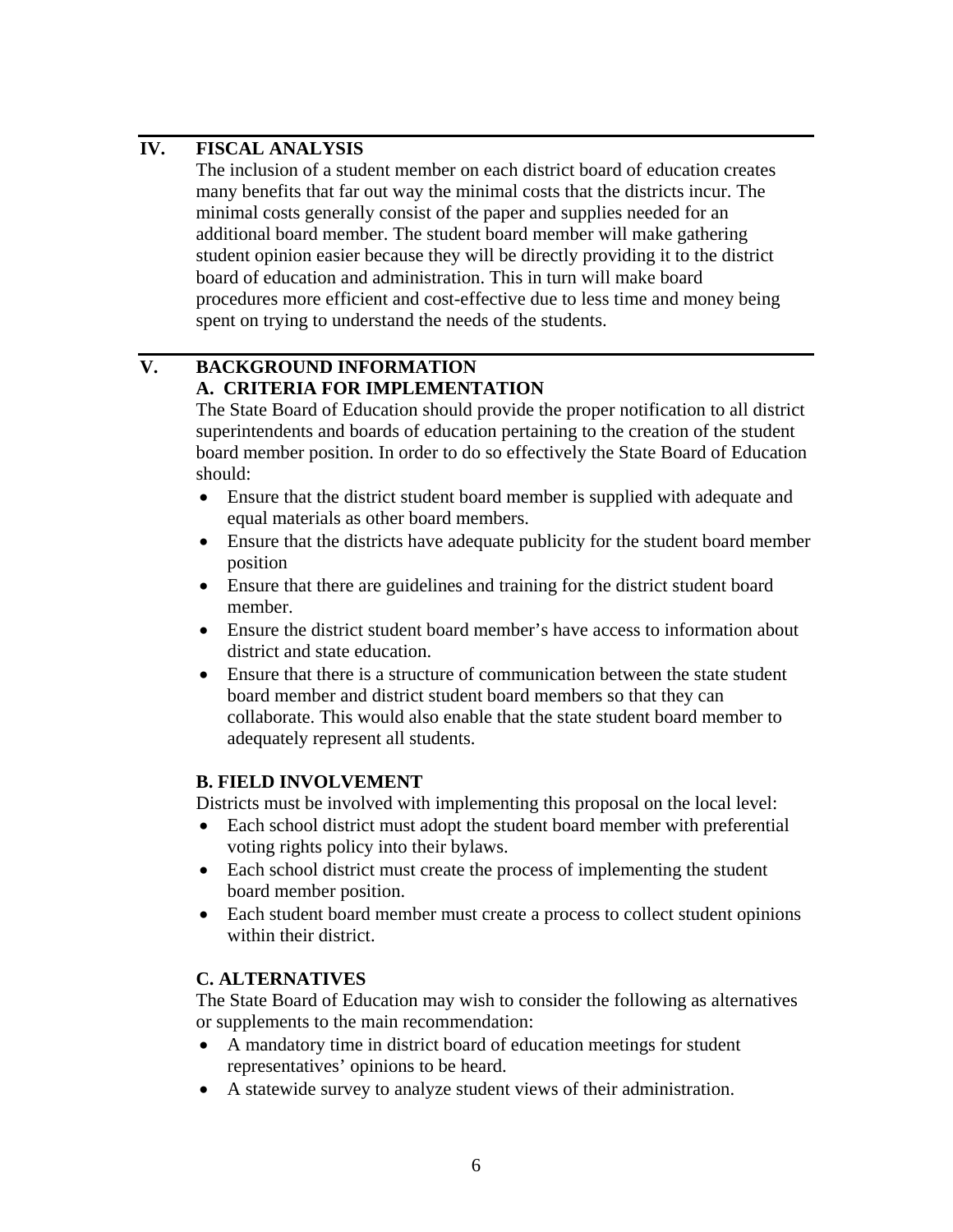- A mandatory time at school that allows students to voice their opinions.
- Have one student at each school matched up with administrators to act as a liaison between the students and the administration.
- Have a district-wide student advisory council that discusses issues that affect *every* student in the district.

#### **D. RATIONALE**

Student input in administrations throughout schools in California is often muddled by the innumerable tasks school districts have to handle. Students often perceive their voice as being lower on the priority list for administrators, which makes them feel as though their opinions are overlooked by that of administration and ignored.

By recommending that all district school boards have a student member with preferential voting, the student voice is not only present, but heard. This is a powerful mechanism to directly voice student input regarding administrative decisions and policies. Students will no longer have a fear of moving forward but will want to change things for the better. According the National Service Learning Clearinghouse (NSLC), "studies show that students, when placed in a democratic environment, tend to have less disciplinary and attitude problems and an improved school atmosphere. Students are more apt to get involved and make positive changes in schools."

Those who are being represented by the student board member will also have an easier way to input their ideas because they can speak with peers more comfortably than with administrators. Also, because of direct student representation, students have a sense of accomplishment, a positive attitude, and respect as equals. By including a student board member, the students feel their voice is being heard and they are more invested in their education. District boards of education must take student opinion into consideration in order to be as effective as possible.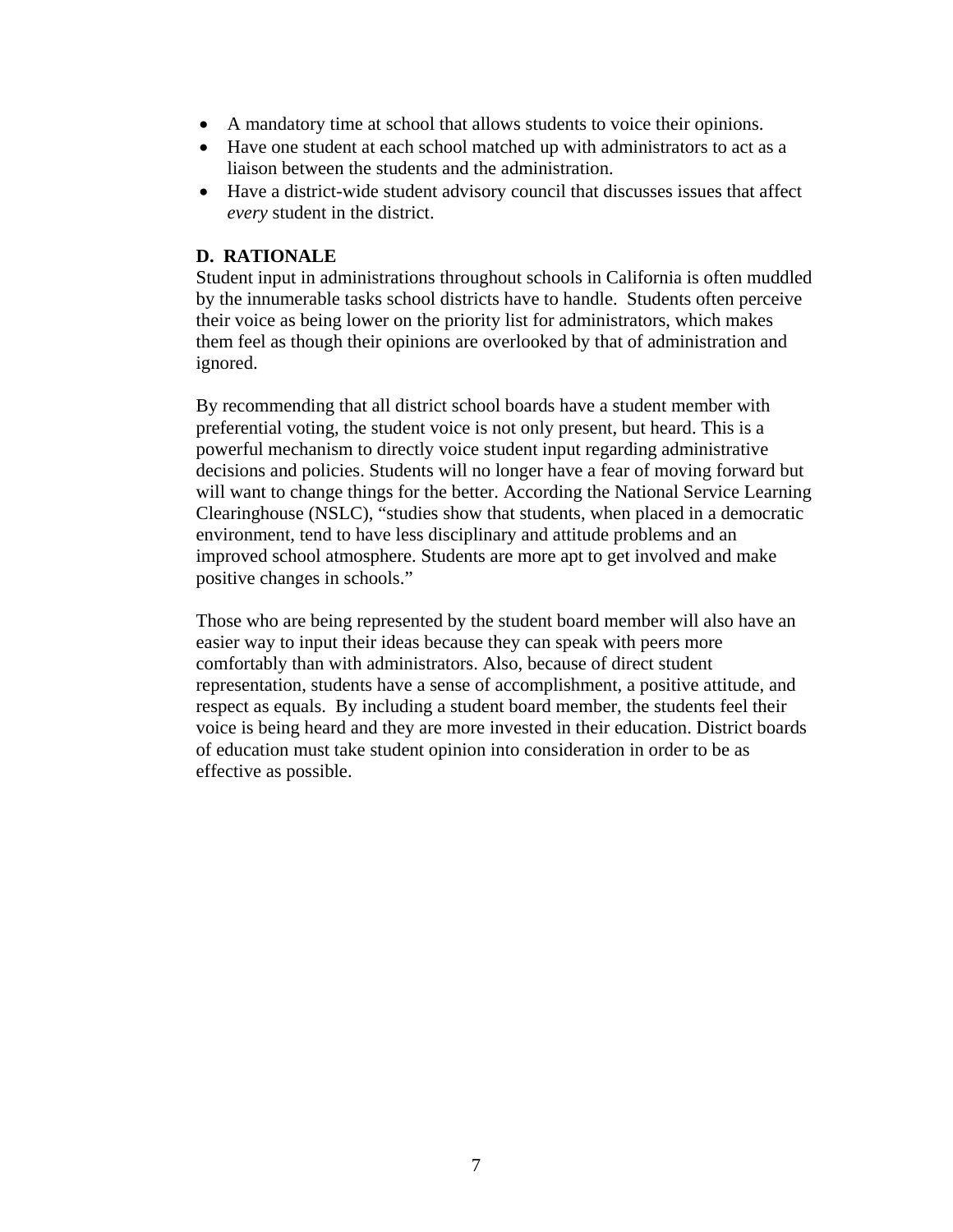Issue # 3

### Wednesday, November 9, 2005 AGENDA

#### Topic: **Teacher Evaluations By Students**

Speaker: Stefany James, San Benito High

Writer: Elaine Ann Cara, Saint Joseph High

Group Members: Elaine Anne Cara, Saint Joseph High; Paul Carrillo, San Benito High; Sophia Coelho, Rancho San Justo Middle; Amanda Bettencourt, Lower Lake High; Carly DiDomencio, Rancho San Justo Middle; Stefany James, San Benito High; Taylor Leftridge, E.V. Cain Middle; Peter Lo, Palo Alto High; Tucker Morgan, Serrano High; Brian Rocha, San Benito High; Jasmine Silva, Serrano High

### **I. RECOMMENDATION**

The Student Advisory Board on Education, a program of the California Association of Student Councils, recommends that the California State Board of Education create and implement a state-level student evaluation of teachers that will allow students to channel reasonable input on teacher performance.

### **II. SUMMARY OF PREVIOUS STATE BOARD OF EDUCATION DISCUSSION AND ACTION**

#### **A. Previous Student Advisory Board on Education Discussion and Action:**

- 1987— SABE proposal advocated student feedback to teachers
- 1988—SABE proposal advocated providing a process for eliciting student feedback to teachers
- 1988—SABE proposal suggested that local districts establish evaluation programs
- 2000—SABE proposal advocated student evaluation of teacher performance
- 2004—CASC drafted language and sponsored Assembly Bill 2370 (Goldberg) regarding student feedback of teachers. Bill was vetoed.

#### **B. Present Pertinent Regulations and Policy:**

• California Education Code, Section 44662—Local districts evaluate their teachers based on competency as it relates to student education, teachers' responsibilities, and providing an adequate learning environment

### **III. SUMMARY OF KEY ISSUES**

With the unquestionable student concern for improvement of teacher performance, the following serve as ample sources of key issues upon which our proposal of teacher evaluations is based:

- There is a difference between students' expectations of teachers and the teachers' perception of what students expect from their education
- In order for teachers to be as effective as possible, they must understand how to best meet the needs of their students, which can only come from the students themselves.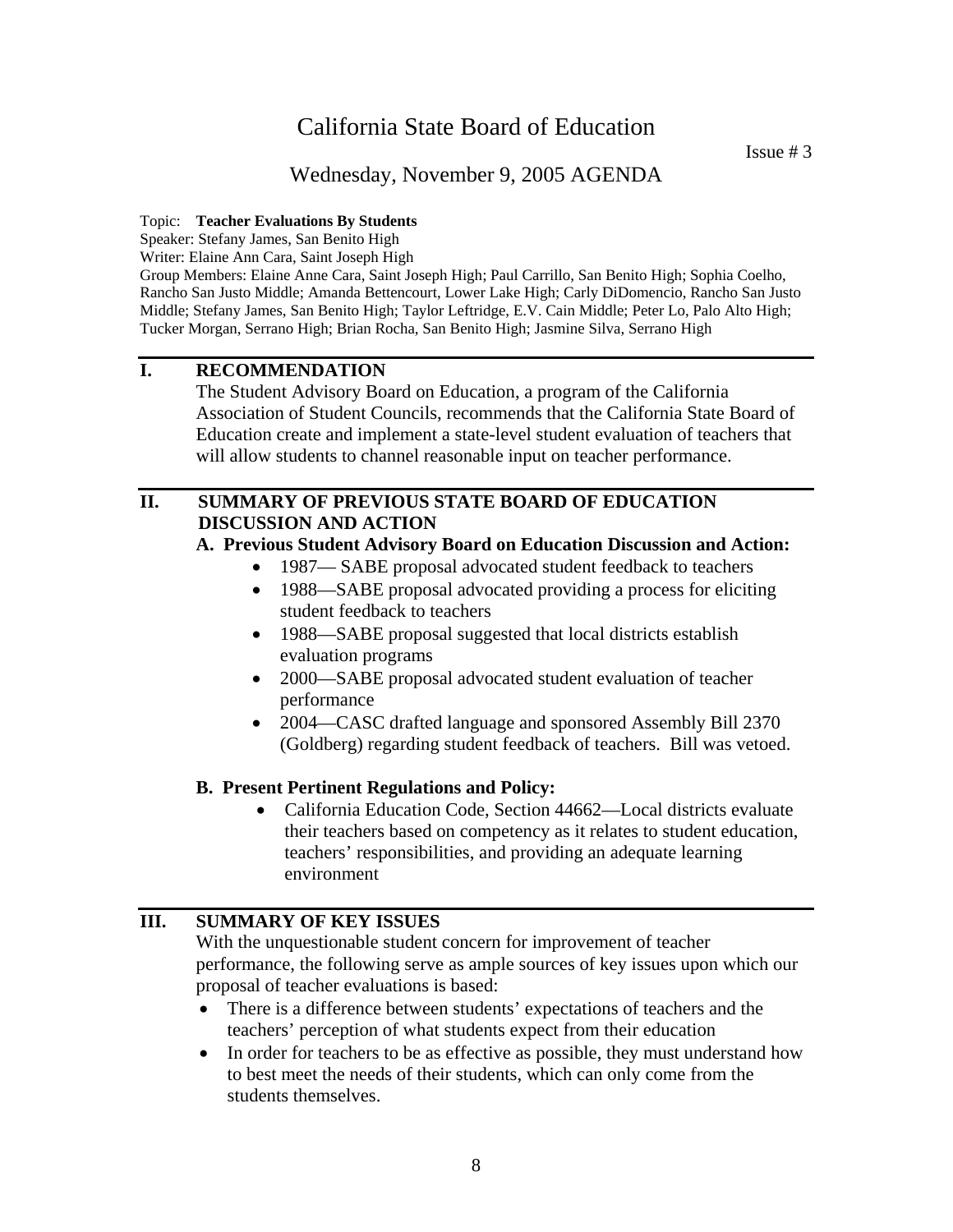### **IV. FISCAL ANALYSIS**

Integrating a state-level teacher evaluation process into the current California state standards will require minimal expenses. Costs will be incurred in the printing, distribution, and processing of evaluations as well as material resources such as Scantrons. The overall fiscal benefits of implementing our recommendation heavily outweigh these costs. Improved teacher/student relationships and teachers of higher quality will ensure that actual curriculum is as cost-effective as possible. In addition, improved relations between students and teachers due to increased feedback and communication may result in a more positive teaching experience, thus increasing teacher retention. This would reduce the costs of constant turnover, including hiring new teachers. In addition, alternative methods of school and teacher assessments would be less necessary since student evaluation of teachers directly gets to the core of these problems.

### **V. BACKGROUND INFORMATION A. CRITERIA FOR IMPLEMENTATION**

In order to implement our recommendation, we suggest that the State Board of Education consider the following:

- Evaluations will be publicized, created, and implemented on a statewide level.
- Teachers will be evaluated based on National Board for Professional Teaching Standards (NBPTS). Specific questions may be determined by the State Board, but the evaluations should address the following criteria:
	- Teachers are committed to students and their learning.
	- Teachers know the subjects they teach and how to teach those subjects to students.
	- Teachers are responsible for managing and monitoring student learning.
	- Teachers think systematically about their practice and learn from experience.
	- Teachers are members of learning communities.
- Questions on the evaluations will encompass both teacher style and effectiveness and respect for students' rights. These questions will be determined by either the State Board or perhaps the students themselves.
- The specific evaluation results will be viewed only by teachers and an unbiased third party (to be determined by the State Board). Evaluations will be submitted to this third party, which will effectively screen for derogatory or profane comments that are not effective comments for evaluation, and then redistributed to teachers.
- Evaluations should be one page, double-sided, to be administered during the school day.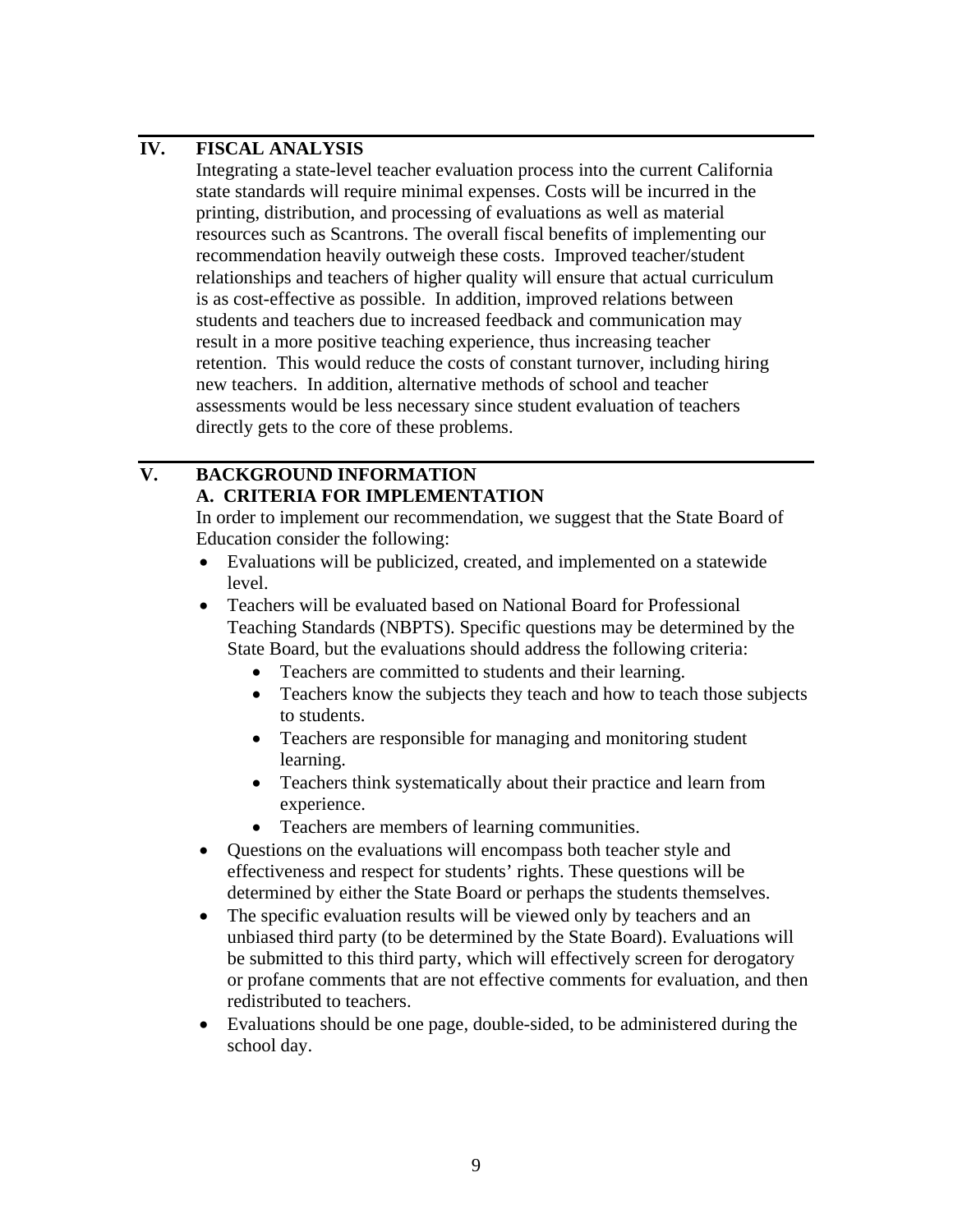- The unbiased third party will create an executive summary of overall teacher performance at each school that will be submitted to the administration, in order to provide school-wide feedback on areas of teacher improvement.
- If after 3 years there is no significant improvement in teacher performance, administrators must take action in order to increase teacher performance themselves and must be able to provide evidence to the state that they have taken such action.

### **B. FIELD INVOLVEMENT**

In order to create a viable and effective teacher evaluation process throughout the state of California, the following steps may be considered:

- Provide teachers, parents, and students with data that shows benefits of teacher evaluations with the aid of school administration.
- Schools work closely with parents through local school board and Parent/Teacher Association (PTA) in order to increase student awareness of student evaluations.
- Local California Teachers Association (CTA) chapters and student councils/representatives work together to supplement state evaluations to fit the needs of their school.

### **C. ALTERNATIVES**

The California State Board of Education may wish to consider the following alternatives in addition to the previously stated recommendations:

- Require students to record expectations of teachers at the beginning of the school year, in order to provide teachers with a clear understanding of what students need in order for them to learn effectively.
- Make teacher standards available to students, so that students are aware of standards to which teachers are expected to perform.
- Provide an opportunity for students to voice their opinion on teacher standards at the local level.

### **D. RATIONALE**

Students' valuable opinions should heavily influence the way in which teachers are evaluated. Students experience teachers and their respective teaching methods first-hand, and are therefore the most reliable candidates for providing constructive criticism. This process will also improve communication and understanding between teachers and students. Most importantly, it makes no sense for teachers to *not* be evaluated by students; it is the job of teachers to educate students and only students can best evaluate how teachers are actually accomplishing this primary goal.

In addition, by recommending that the evaluations be sent through a third party to teachers, we can ensure that teachers are receiving genuine and effective feedback. While these evaluations will not jeopardize a teacher's salary or tenure, it will provide realistic feedback for how they can best improve their performance. Furthermore, school administrators will receive reports of the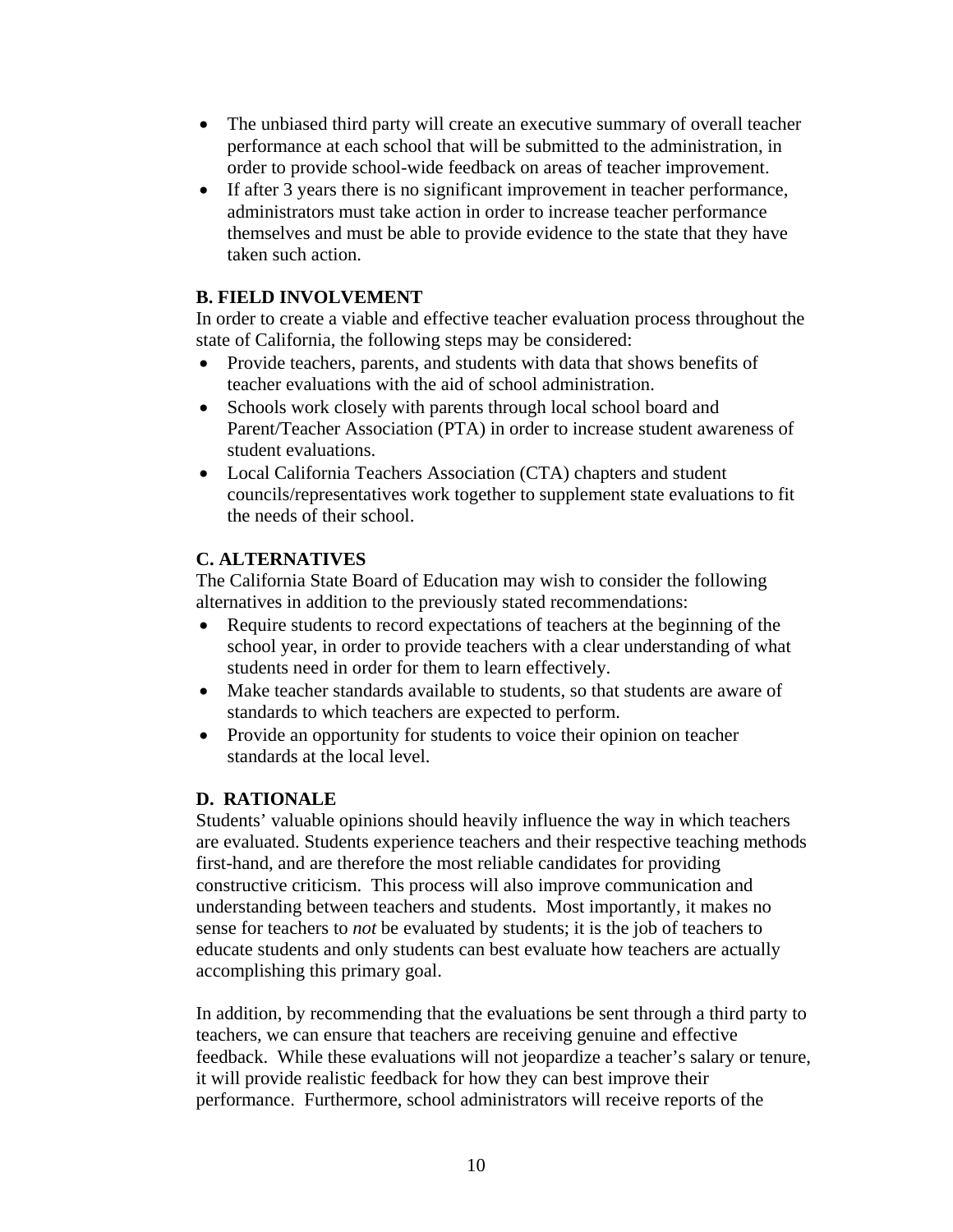overall evaluation of teachers at their school in order to implement school-wide solutions. This would mean that schools would still be able to take action to improve teacher performance as indicated in the evaluations.

The statewide implementation of student evaluation of teachers is a necessary policy that is long overdue. If we are serious in taking creative steps to improve our education system, we must start from the basic foundation of teacher quality. This can only be adequately assessed if we take student opinion into consideration.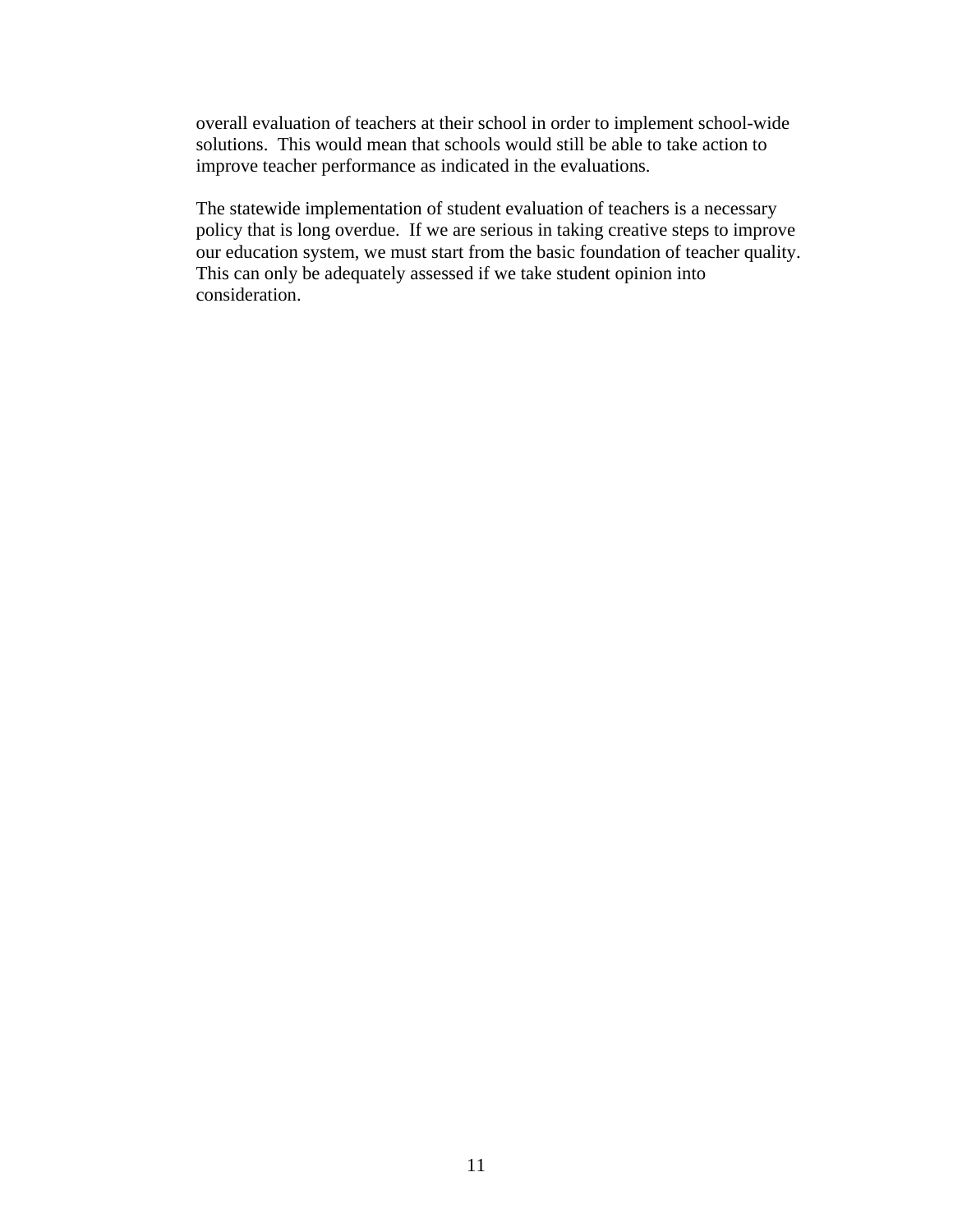### Wednesday, November 9, 2005 AGENDA

#### Topic: **Class Size**

Speaker: Nicholas Flenghi, Fortuna Union High

Writer: Maddy Hanson, North Tahoe High

Group Members: Jordan Archer, San Benito High; Chris Brownell, Mariposa County High; Elizabeth Chidyausiku, Hillsdale High; Elise Fider, Merrill F. West High; Maddy Hanson, North Tahoe High; Janet Lee, North Hollywood High; Matthew McCullough, San Benito High; Nicole Pilar, Rincon Valley Middle; Craig Robinson, Serrano High; Stacey Shuai, North Hollywood High

### **I. RECOMMENDATION**

 The Student Advisory Board on Education, a program of the California Association of Student Councils, recommends that the State Board of Education support legislation to modify the class size reduction (CSR) incentive program, specifically extending it through the sixth grade.

### **II. SUMMARY OF PREVIOUS STATE BOARD OF EDUCATION DISCUSSION AND ACTION**

### **A. Previous Student Advisory Board on Education Discussion and Action:**

- 1966—Flexible schedule regarding class size
- 2000—SABE proposal promoted expansion of class size reduction programs to new grades and subject areas

### **B. Present Pertinent Regulations and Policy:**

- Education Code, Section 52120-52128.5—components of Class Size Reduction Program
- California Code of Regulations, Title 5—K-3 Class Size Reduction Program Requirements

### **III. SUMMARY OF KEY ISSUES**

Upon discussion, a few problems seriously affecting our topic became apparent:

- Students in large classes are not getting adequate personal attention from teachers.
- There are not enough teachers in schools to staff smaller classes due to retention problems.
- Teachers are not provided with effective strategies for running large classes.
- More students are entering the education system and crowding classrooms especially in areas of high population density.

### **IV. FISCAL ANALYSIS**

The cost related to the program will have similar costs to the original CSR incentive program. For schools that participate, the money provided will allow them to hire new teachers and contribute to the new facilities that will be needed. In addition to hiring new teachers, putting money to CSR will decrease teacher stress since they will be given a more manageable classroom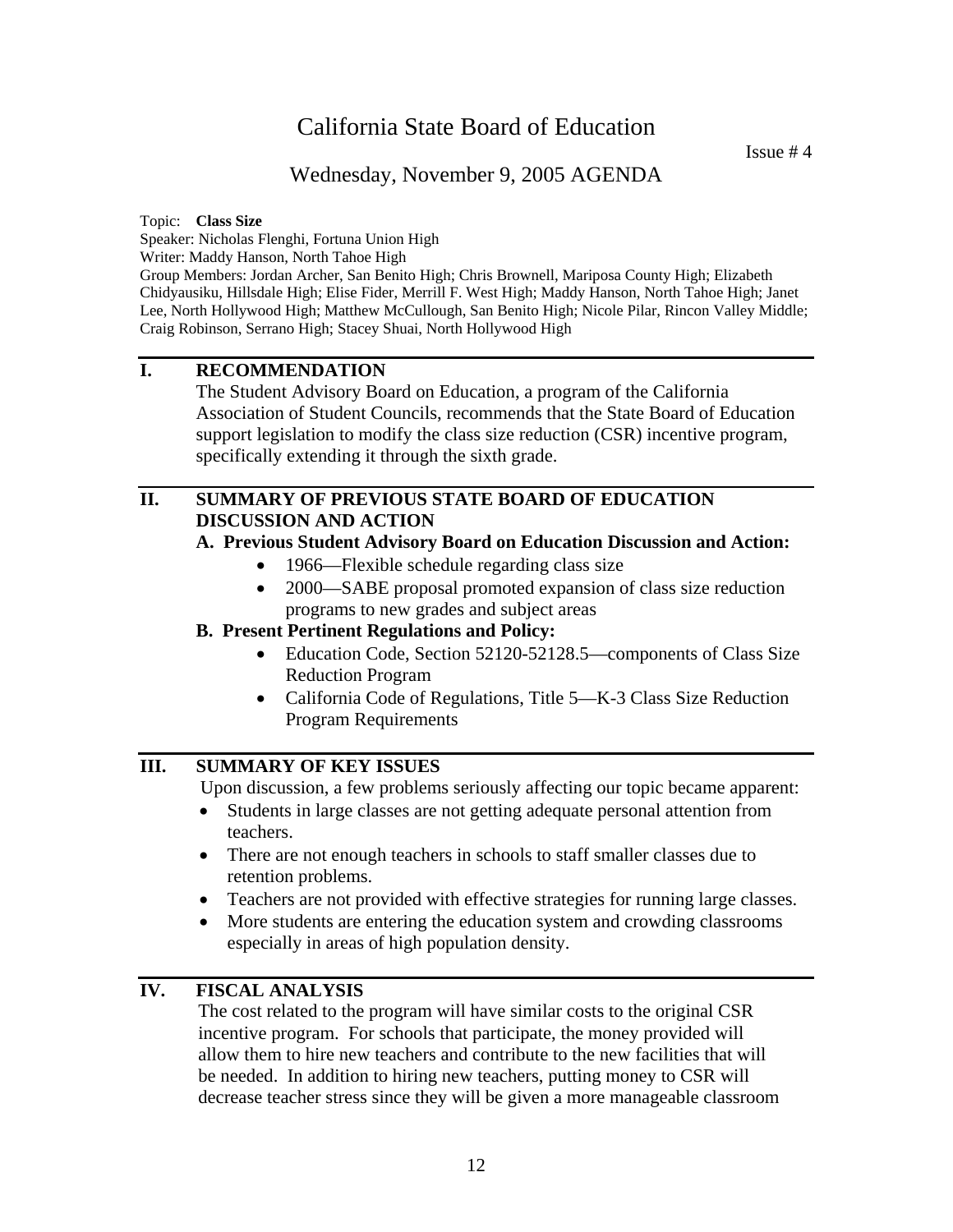environment. This is essential in saving costs through more effective teacher retention. In addition, while decreasing the student to teacher ratio will be a huge cost, it is necessary to provide a solid education, especially for younger students who are learning foundational skills and knowledge. The costs of a quality education may be high, but if it has been possible to achieve results for students in grades K-3, the same should be provided to grades 4-6.

### **V. BACKGROUND INFORMATION A. CRITERIA FOR IMPLEMENTATION**

The State Board Education should encourage the passage of legislative bills that support the expansion of CSR through the sixth grade. The State Board should also recommend the implementation of CSR incentive programs in all districts.

### **B. FIELD INVOLVEMENT**

It is necessary for students, teachers, parents and school administrators to support passage of this type of bill, in order to increase overall funding towards class size reduction. In addition, districts and schools could implement other creative ways to decreasing class sizes, such as schedule changes to accommodate more students in the same amount of space.

### **C. ALTERNATIVES**

The State Board of Education could support the following alternatives:

- Create AVID and Advisory programs to provide students with more assistance from school counselors.
- Hire college students in pursuit of teaching credentials to provide assistance to teachers, thus increasing the amount of personalized attention to students.
- Implement Smaller Learning Communities to help students form stronger relationships with teachers and peers.

### **D. RATIONALE**

Learning in a large class is very difficult, if not impossible. In some classes, class sizes are so large that students are forced to sit on the floor. More importantly, these students, and many others, fail to receive personalized attention that is crucial to their individual growth. Studies like the Student Achievement Guarantee in Education Program, the Rouse Study, and Project STAR (Students-Teacher Achievement Ratio) have all shown that smaller classes really do benefit students. An extension of the RCS program would help students achieve more from their public education. By giving more students the benefit of smaller classes in the fourth, fifth and sixth grades, students would be empowered to succeed in later classes, as reflected by the Project STAR study.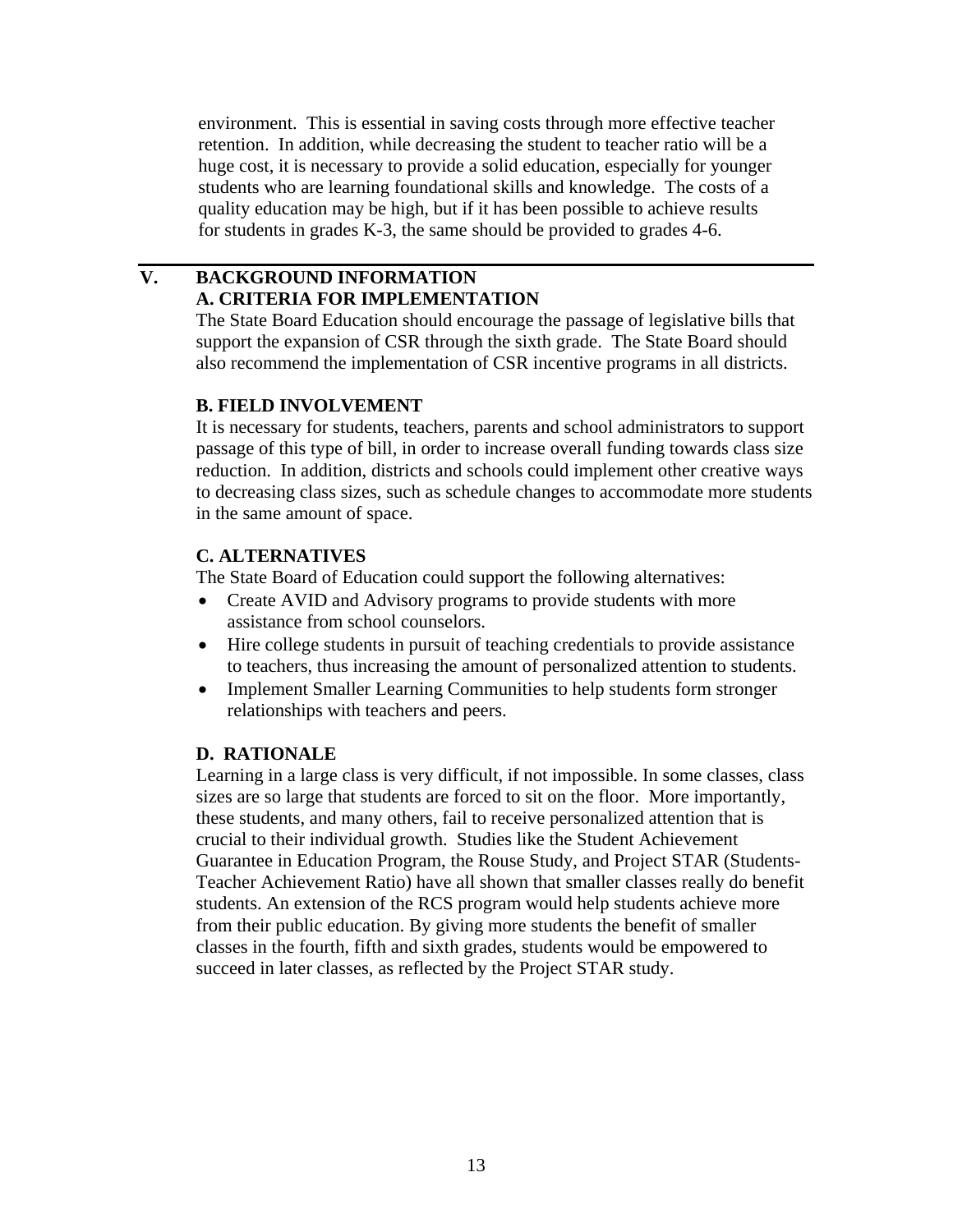Issue # 5

### Wednesday, November 9, 2005 AGENDA

#### Topic: **Quality Teaching in Underperforming Schools**

Speaker: Lili Pill-Kahan, North Hollywood High

Writer: Ariel Edwards-Levy, North Hollywood High

Group Members: Brenda Ayon, Coachella Valley High; Kyle Buchoff, Davis Senior High; Tiffany Cho, Beverly Hills High; Ariel Edwards-Levy, North Hollywood High; Stacey Mork, San Mateo High; Deborah Oh, North Hollywood High; Lili Pill-Kahan, North Hollywood High; Lakshmi Subramanian, North Hollywood High; Mayan White, Santa Clara Preparatory; Mike Wright, Half Moon Bay High

### **I. RECOMMENDATION**

The Student Advisory Board on Education, a program of the California Association of Student Councils, recommends that the State Board of Education modify current staff development programs to include in-year training workshops for teachers at underperforming schools, designed to assist them in motivating and interacting with students in such schools.

### **II. SUMMARY OF PREVIOUS STATE BOARD OF EDUCATION DISCUSSION AND ACTION**

#### **A. Previous Student Advisory Board on Education Discussion and Action:**

This is the first year that the Student Advisory Board on Education has addressed this issue.

#### **B. Present Pertinent Regulations and Policy:**

- 2001—Federal No Child Left Behind Act—Establishment of Title I funding for low-income communities, Title II funding for class size reduction and professional development for teachers, and standards for "Highly Qualified" teachers
- Education Code, Section 44279.1-44279.7—established Beginning Teacher Support and Assessment (BTSA) Program for implementation of low-cost models for new teacher development
- Education Code, Section 44320-44324—Professional teacher preparation program specifications
- Education Code, Section 44325-44329—District intern credentialing
- Education Code, Section 44250-44279—Teaching or services credential
- 1999—Senate Bill 2042 (Alpert) allowed for the adoption of new standards for teacher preparation, which will be overseen by the California Commission on Teacher Credentialing (CTC)
- 1999—Assembly Bill 1114 (Steinberg, etc.) established the Certificated Staff Performance Incentive Act to provide one-time awards to California public school teachers and other credentialed employees who work in underachieving schools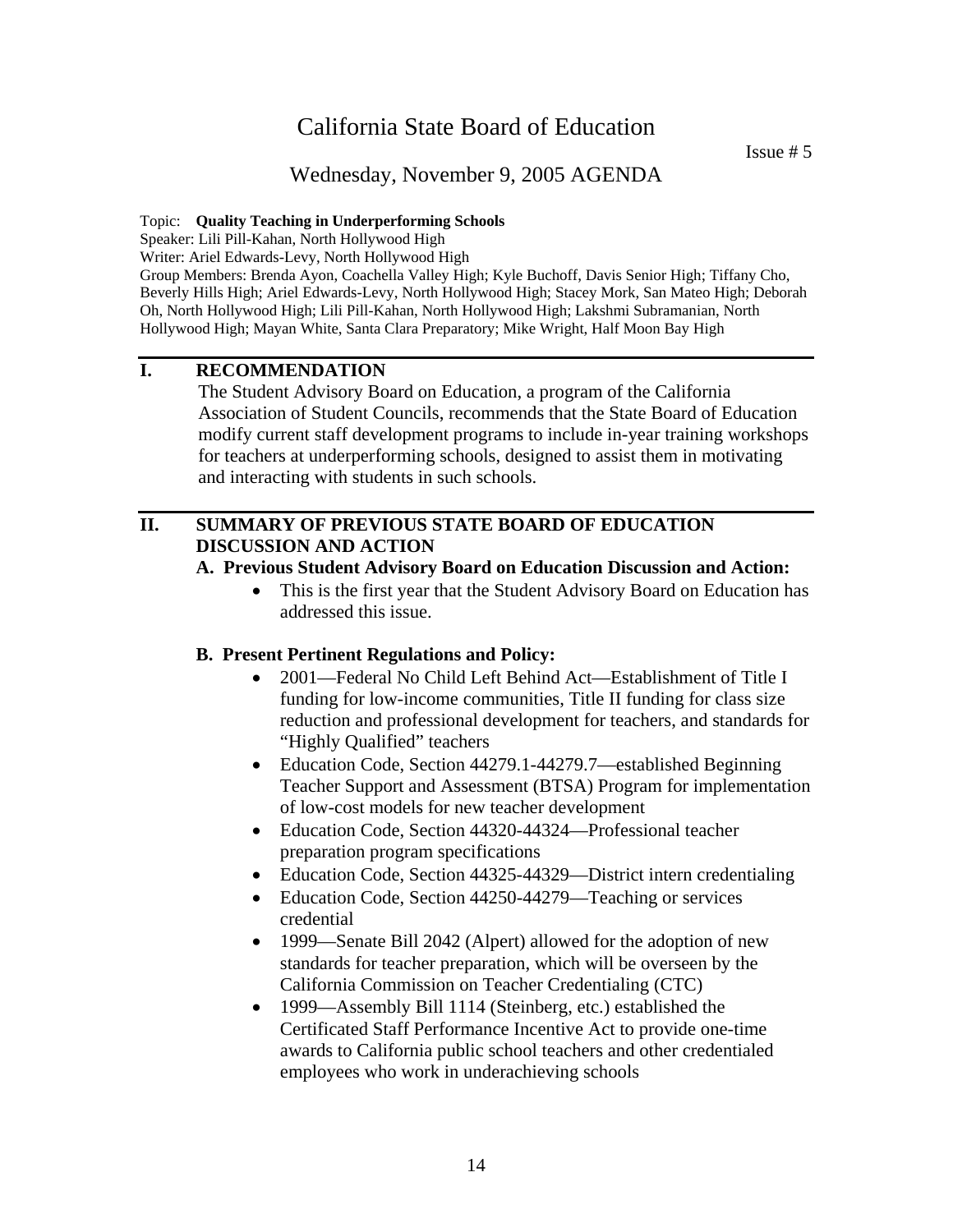- 2002—Assembly Bill 961 (Steinberg) established High Priority program, assisting the lowest performing schools statewide 2000 Academic Performance Index (API), to increase students' achievement
- 2000—Senate Bill 1666 (Alarcon and Johannessen) established incentive monetary grants for regional centers focusing on recruiting teachers for low-performing schools

### **III. SUMMARY OF KEY ISSUES**

Currently, underperforming schools in California suffer from a lack qualified teachers. Several factors contribute to this problem:

- Inexperienced teachers have little familiarity with the issues of teaching in underperforming schools.
- Teachers are not adequately provided with specialized training on how to address the unique needs of students in underperforming schools.
- There are not enough incentives for qualified teachers to work in underperforming schools.

### **IV. FISCAL ANALYSIS**

The fiscal impact our recommendation would be minimal, requiring state funds only in the initial stages of creating the workshops. The majority of the costs would be incurred in setting up a council to determine the curriculum and in the printing and distributing this curriculum, as well as the costs of the administrative time required for the State Board of Education to arrange and coordinate the basics of the program. Additional costs may also be necessary if outside consultants are employed in the development of the program.

The modest total costs of implementing the proposal are highly outweighed by the possible monetary benefits resulting from doing so. A majority of the money saved will come as a result of the decrease in state takeovers of underperforming schools, an expected effect of these training procedures. Furthermore, when fewer schools continue to fall under the designation of "underperforming," the funds traditionally reserved for those schools can be diverted to other areas of importance in education.

### **V. BACKGROUND INFORMATION A. CRITERIA FOR IMPLEMENTATION**

In order to implement our recommendation, we suggest that the State Board of Education:

- Create workshops for teachers in underperforming schools, focusing on motivating students currently enrolled in such schools. The workshop's curriculum should educate teachers on:
	- o Relating to their students on a personal level
	- o The unique social and cultural issues faced by some of their students
	- o Methods of improving student motivation and dedication to learning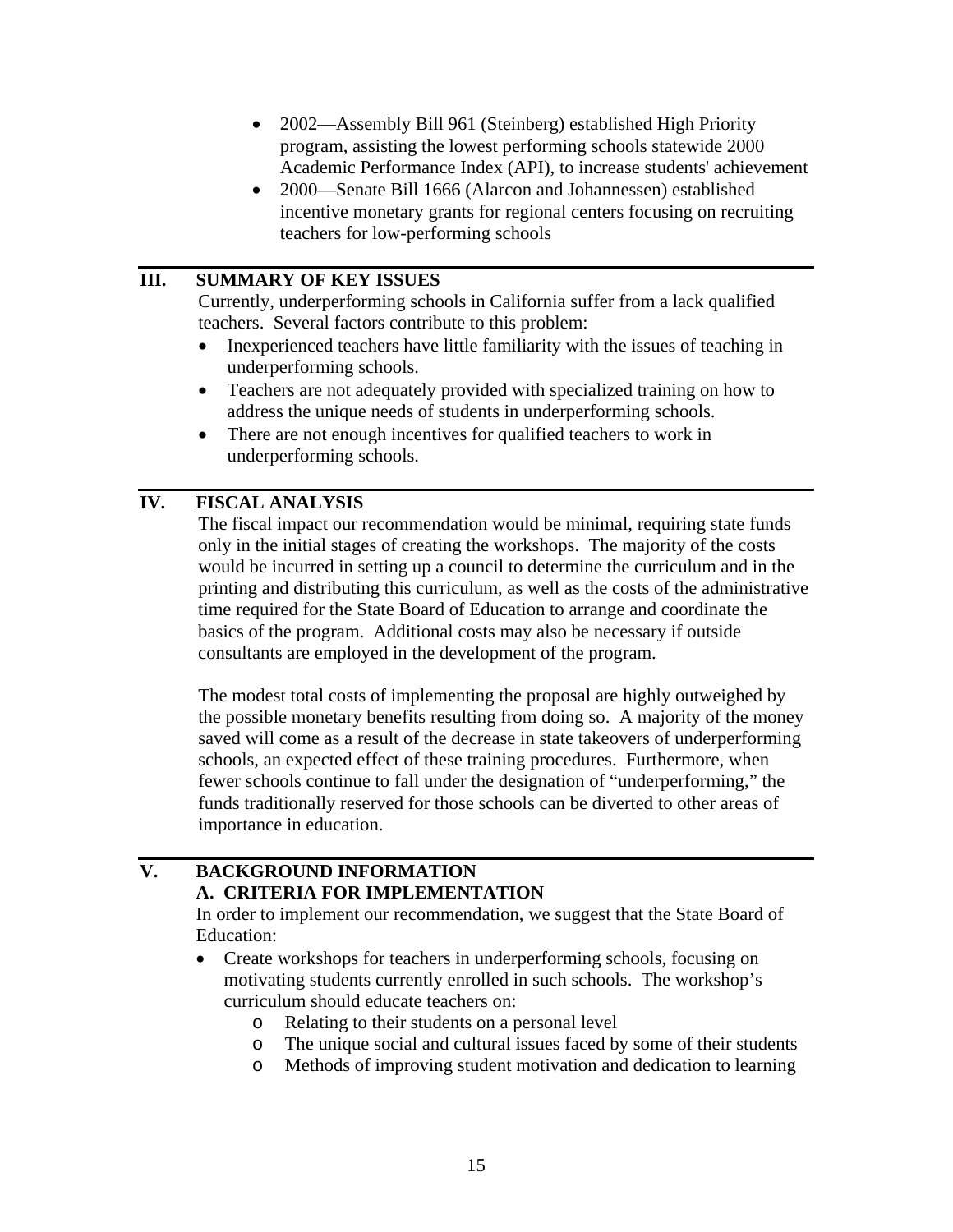- Create a council of experienced teachers, faculty, students, and others with experience in underperforming schools, as well as who will develop a curriculum/template for conducting the above training.
- Determine the percentage of in-year instruction time that teachers in underperforming schools will dedicate specifically to the training.
- Develop a time table for revision of the program, to ensure its continued relevancy.
- Provide further teaching resources and possibly workshop facilitators from the California Department of Education.

### **B. FIELD INVOLVEMENT**

To employ this program with the highest efficiency and effectiveness:

- Districts with underperforming schools must implement and help fund the proposed programs, as well as create a council to run them. They should also ensure the participation of individual teachers and report their progress to the State Board of Education to measure the success of the program.
- Underperforming schools must run the program annually.
- Teachers must attend the programs when they are offered.

### **C. ALTERNATIVES**

The Board may wish to consider the following alternatives in addition to the prior recommendations:

- Make an addition to the current certification requirements for teachers, mandating that new teachers attend a class or series of classes focusing especially on motivation of and interaction with students who attend underperforming schools. Currently employed teachers would be required to attend a similar class or series of classes. All teachers would also be required to attend such a supplemental class at the times of their re-certifications. The curriculum of these classes would be updated as needed.
- Support a peer-to-peer teacher mentoring program, allowing qualified and experienced teachers, especially those at underperforming schools, to assist in training new teachers. The Board could create templates for such programs, which would provide possible agendas and topics for discussion, and could be used to set up the program within each district.
- Create a mandatory program which would require teachers at underperforming schools to submit quarterly reports on each of their classes during the school year, updating their administrators on the progress of their students by providing them with information including students' in-class test scores and levels of class participation and homework completion.
- Create a non-monetary award for the most improved schools in every county, with improvement to be defined by gains in state standardized testing scores.

### **D. RATIONALE**

Currently, little to no special training for teachers in underperforming schools exists formally in California. This proposal would fill that need by recognizing the special position of teachers in the education of students at underperforming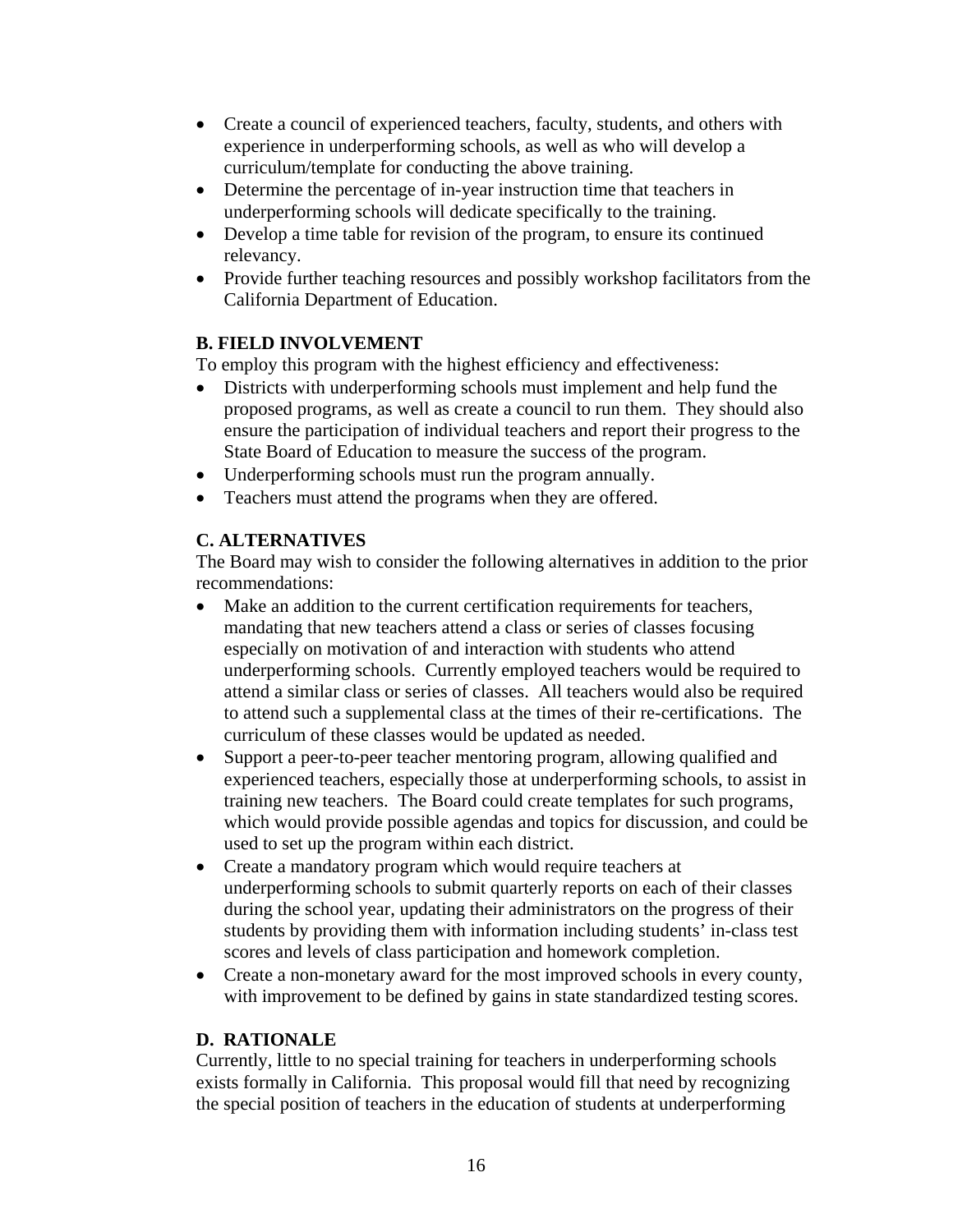schools, and helping to educate them to best perform their role. Well-qualified and trained teachers are integral in the process of improving schools and motivating students. The workshops proposed will provide teachers with plans to overcome specific hurdles affecting students in underperforming schools, such as a traditional disregard for education or fiscal/time-related constraints placed on studies.

The curriculum of the workshops will be kept timely and specific, providing teachers with consistent updates on innovative teaching methods with which to engage their classes. With increased training in managing and understanding their students, teachers will be able to instill in their pupils an increased desire to learn and to put education as a priority. As these students continue to improve in their motivation and academic results, underperforming schools will also continue to perform to higher standards, leading to a stronger and better-regarded public school system.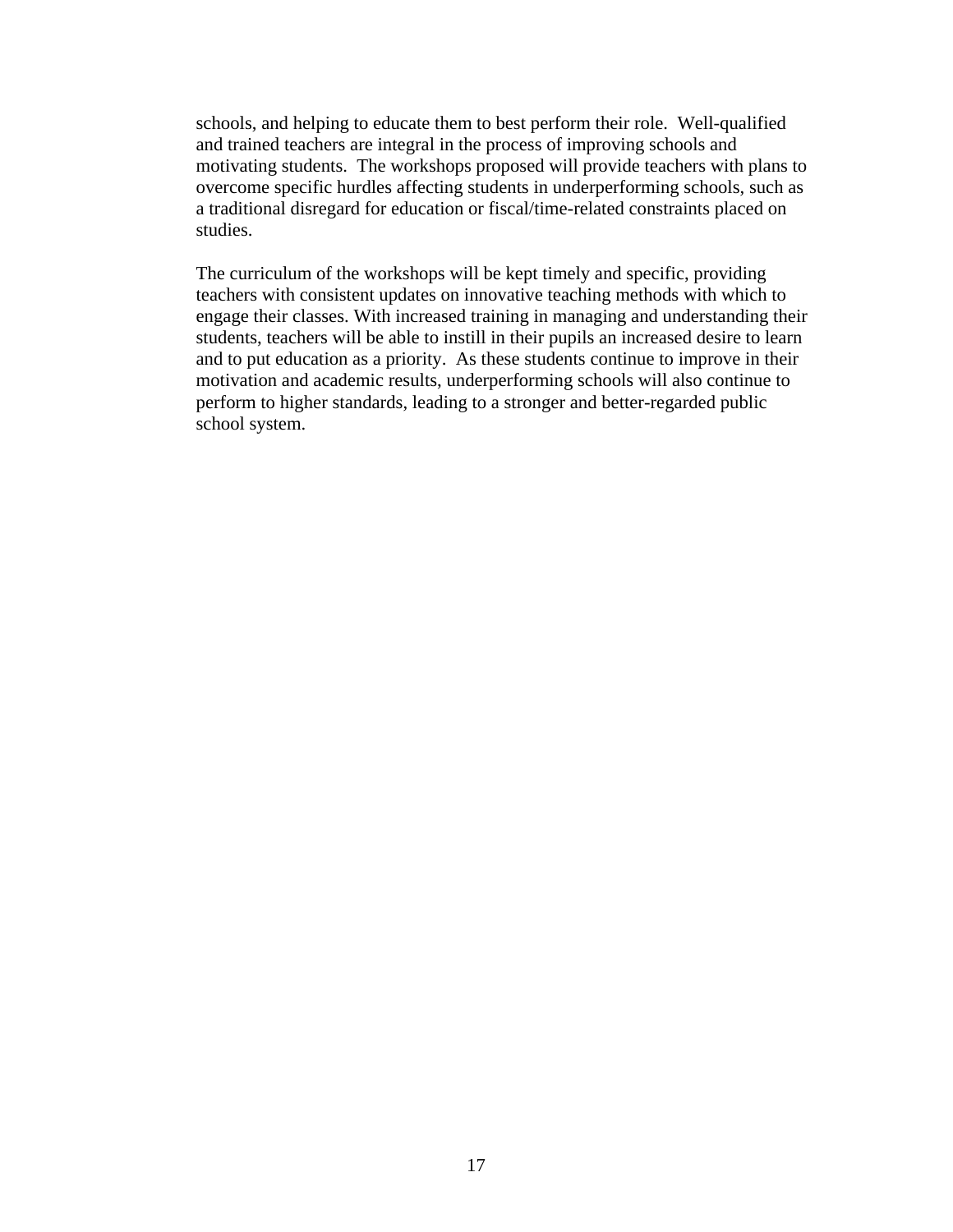Issue # 6

### Wednesday, November 9, 2005 AGENDA

#### Topic: **Student Health and Nutrition**

Speaker: Aaron Feuer, North Hollywood High

Writer: Tim Wang, Arcadia High

Group Members: Leyly Bautista, Dana Middle; Bryce Brin, Lower Lake High; Aaron Feuer, North Hollywood High; Cassie Gillum-Jennell, E.V. Cain Middle; Andy Hiller, Fortuna Union High; Linda Khamoushian, Canyon High; Katrina Ortiz, Nogales High; Amanda Pyle, Pacifica High; Tim Wang, Arcadia High

### **I. RECOMMENDATION**

 The Student Advisory Board on Education, a program of the California Association of Student Councils, recommends that the State Board of Education student health through improved health curriculum guidelines and healthier food options.

### **II. SUMMARY OF PREVIOUS STATE BOARD OF EDUCATION DISCUSSION AND ACTION**

#### **A. Previous Student Advisory Board on Education Discussion and Action:**

• This is the first year that the Student Advisory Board on Education has addressed this issue.

#### **B. Present Pertinent Regulations and Policy:**

- 2004—Federal Child Obesity Act provided for State childhood obesity prevention and control, and to establish grant programs to prevent childhood obesity within homes, schools, and communities
- 2003—California State Board of Education developed and adopted the Health Framework
- 2004—California State Board of Education adopted Physical Education Model Content Standards
- 2003—Senate Bill 677 (Ortiz) ensured that only healthy beverages would be sold in elementary and junior high schools
- 2005—Senate Bill 965 (Escutia) bans the sale of soft drinks at the high school level in addition to elementary and middle school. Governor signed into law
- 2005—Senate Bill 12 (Escutia) requires foods sold in school vending machines to meet high nutritional standards. Governor signed into law.
- 2005—Senate Bill 281 (Maldonaldo) provides \$18.2 million during this fiscal year to offer more fruits and vegetables in school meal program. Governor signed into law

### **III. SUMMARY OF KEY ISSUES**

A passive stance toward the nutritional value of school food has contributed greatly to the lack of wellness among students. A ubiquitous concern from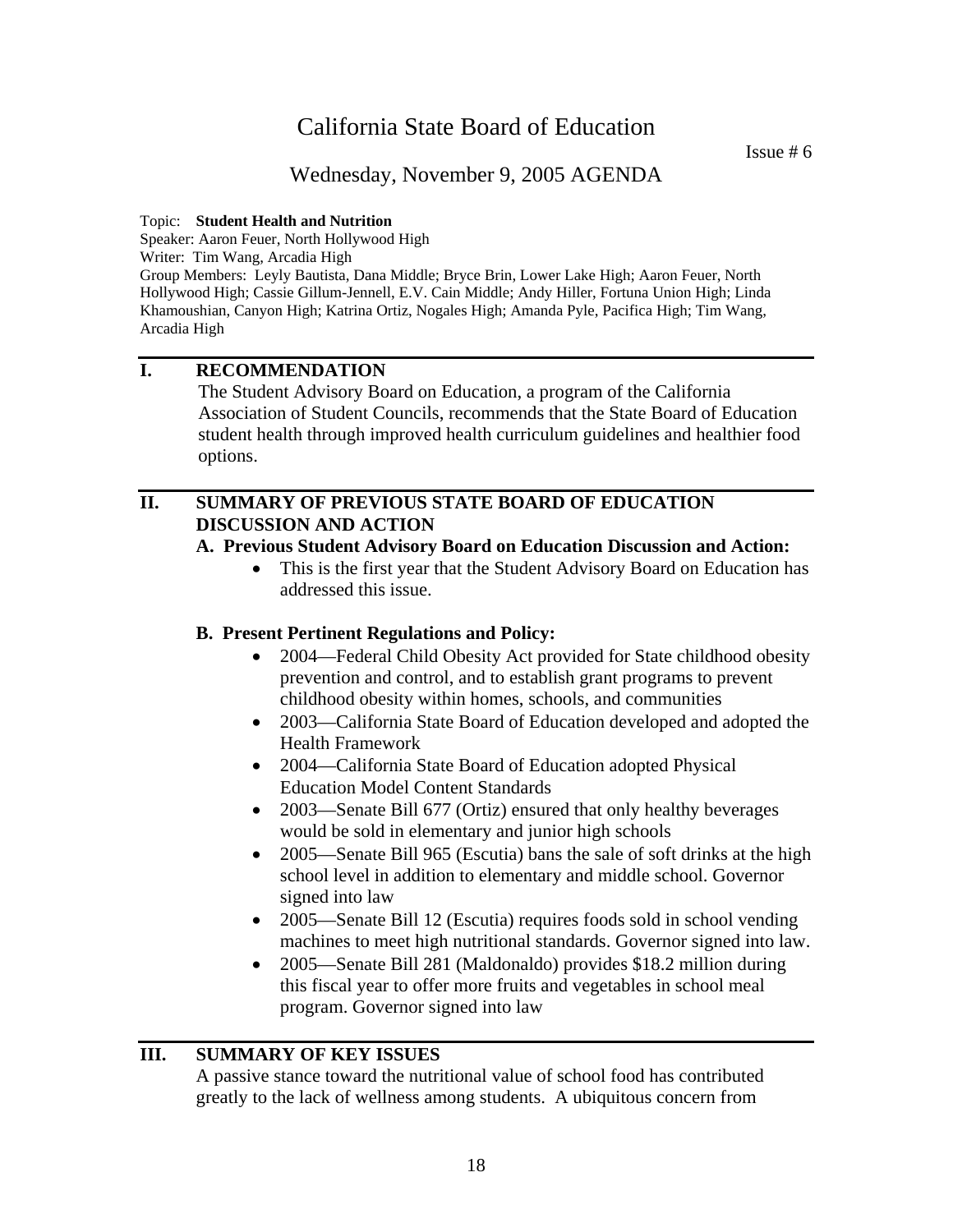parents and students about sub-standard test scores and inattentiveness during class can all stem from the basic need for enhanced food quality. The following points summarize the current crisis:

- Inadequate education curriculum regarding the potential risks of unhealthy eating habits, nutrition, and fitness
- Overexposure to unhealthy food, and limited of healthy alternatives, and restricts the ability of students to make nutritional choices

### **IV. FISCAL ANALYSIS**

Because healthier alternatives to current food choices will not increase the amount of money spent, the only financial costs are from creating and then implementing new curriculum and awareness programs. Further, more long-term fiscal benefits of an aware student population would equalize, if not surpass, any monetary deficits, especially in terms of reduced health care costs.

### **V. BACKGROUND INFORMATION A. CRITERIA FOR IMPLEMENTATION**

In order to implement our recommendation, we suggest that the State Board of Education:

- Expand upon the existing health curriculum framework with input from health professionals and the FDA regarding:
	- o Nutrition labels and the new food pyramid
	- o Health risks from poor eating and exercising habits
	- o Benefits of a healthy lifestyle
	- o Clarification of dietary myths and misconceptions
	- o Importance of developing a positive self-image and strong self esteem
- Expand upon the existing health curriculum framework with input from health professionals
- Educate administrators and teachers on the new health curriculum
- Require exhibition of Nutrition Facts for foods given in school
- Organize groups within districts to monitor the implementation of nutritional programs
- Support goal numbers one, two, and four of the California Department of Education's white paper, "Healthy Children Ready To Learn"

### **B. FIELD INVOLVEMENT**

- Each district evaluates their health curriculum and implements guidelines based on our criteria.
- Student governments promote healthy living through activities such as intramural sports programs, fitness fundraisers, and health tips in school newsletters.
- Outside health awareness organizations assist schools in the design and promotion of the newer health guidelines.